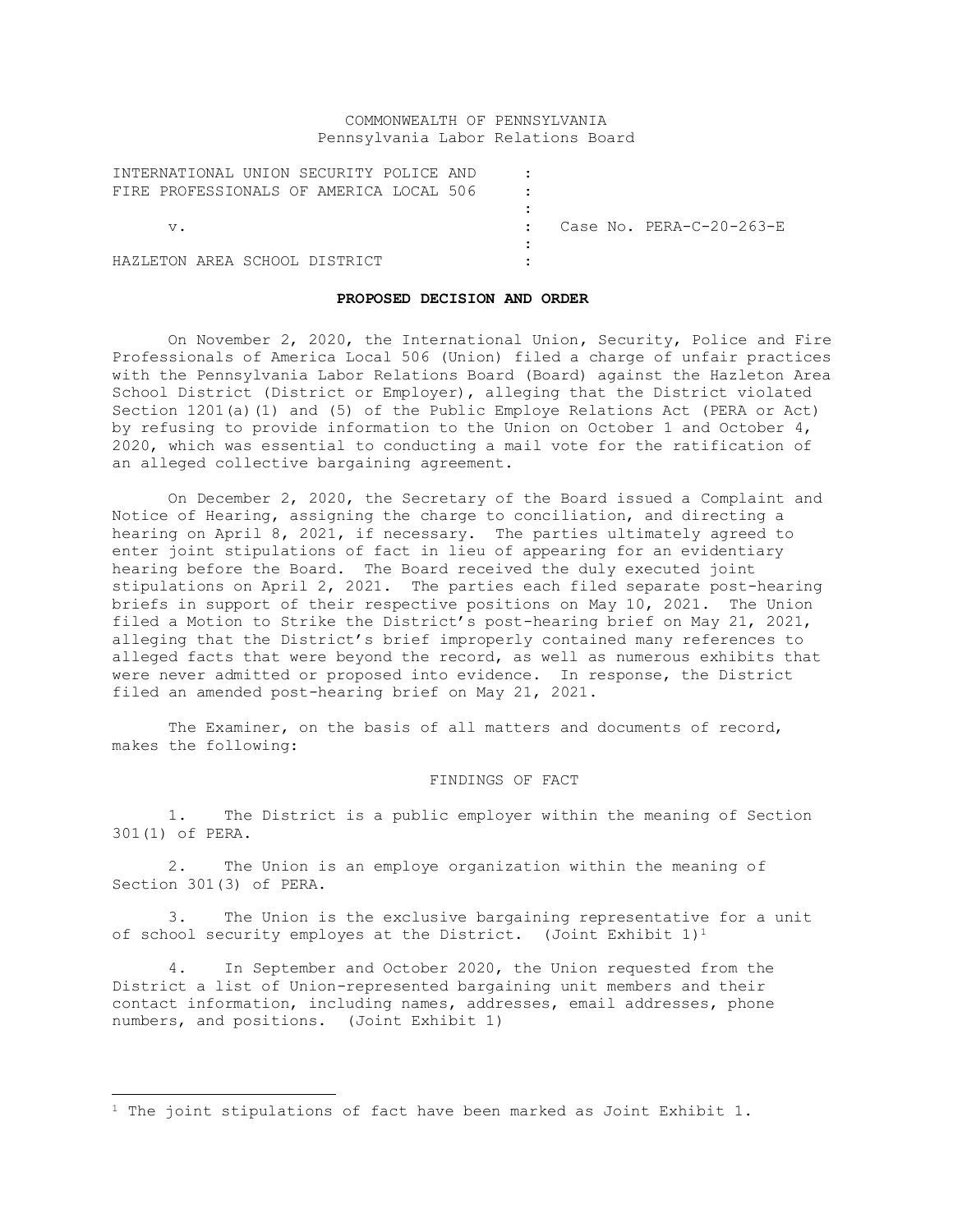5. Although the District provided a list of bargaining unit members, the District refused to provide addresses. (Joint Exhibit 1)

6. The Union explained to the District that it requested this information so that it may update its records and contact the bargaining unit for a contract ratification vote. (Joint Exhibit 1)

7. In prior years, including 2014-2019, the District provided the Union with lists of bargaining unit members that included their addresses. (Joint Exhibit 1)

## DISCUSSION

In its charge, the Union specifically alleged that the District violated Section 1201(a)(1) and (5) of the Act<sup>2</sup> by refusing to provide information to the Union in October 2020, which was essential to conducting a mail vote for the ratification of an alleged collective bargaining agreement (CBA) between the Union and the District. The District contends that the charge should be dismissed because the right to informational privacy precludes the District from disclosing its employes' personal information without their prior consent. Likewise, the District asserts that its prior decision to provide the personal information does not constitute a binding past practice.

It is well settled that an employer is generally obligated to provide relevant information requested by the union, which the union needs to intelligently carry out its grievance handling and collective bargaining functions. AFSCME Council 13, AFL-CIO v. Commonwealth of Pennsylvania, Dept. of Corrections, 17 PPER ¶ 17072 (Proposed Decision and Order, 1986), 18 PPER ¶ 18057 (Final Order, 1987). The standard for relevance is a liberal discovery type standard that allows the union to obtain a broad range of potentially useful information. Commonwealth of Pennsylvania v. PLRB, 527 A.2d 1097 (Pa. Cmwlth. 1987). If the record contains substantial and legally credible evidence that the union requested relevant information and the employer improperly denied the request, the employer must be found in violation of its bargaining obligation. AFSCME Council 13, AFL-CIO v. Commonwealth of Pennsylvania, Dept. of Corrections, *supra*.

The Union has sustained its burden of proving a violation of the Act. Indeed, the record shows that the Union requested from the District a list of Union-represented bargaining unit members and their contact information, including names, addresses, email addresses, phone numbers, and positions in September and October 2020. The record also shows that, although the District provided a list of bargaining unit members, the District refused to provide addresses. The record further shows that the requested information is relevant, as the Union explained to the District that it requested this information so that it may update its records and contact the bargaining unit members for a contract ratification vote. As the Union persuasively notes in

<sup>2</sup> Section 1201(a) of PERA provides that "[p]ublic employers, their agents or representatives are prohibited from: (1) Interfering, restraining or coercing employes in the exercise of the rights guaranteed in Article IV of this act...(5) Refusing to bargain collectively in good faith with an employe representative which is the exclusive representative of employes in an appropriate unit, including but not limited to the discussing of grievances with the exclusive representative. 43 P.S. § 1101.1201.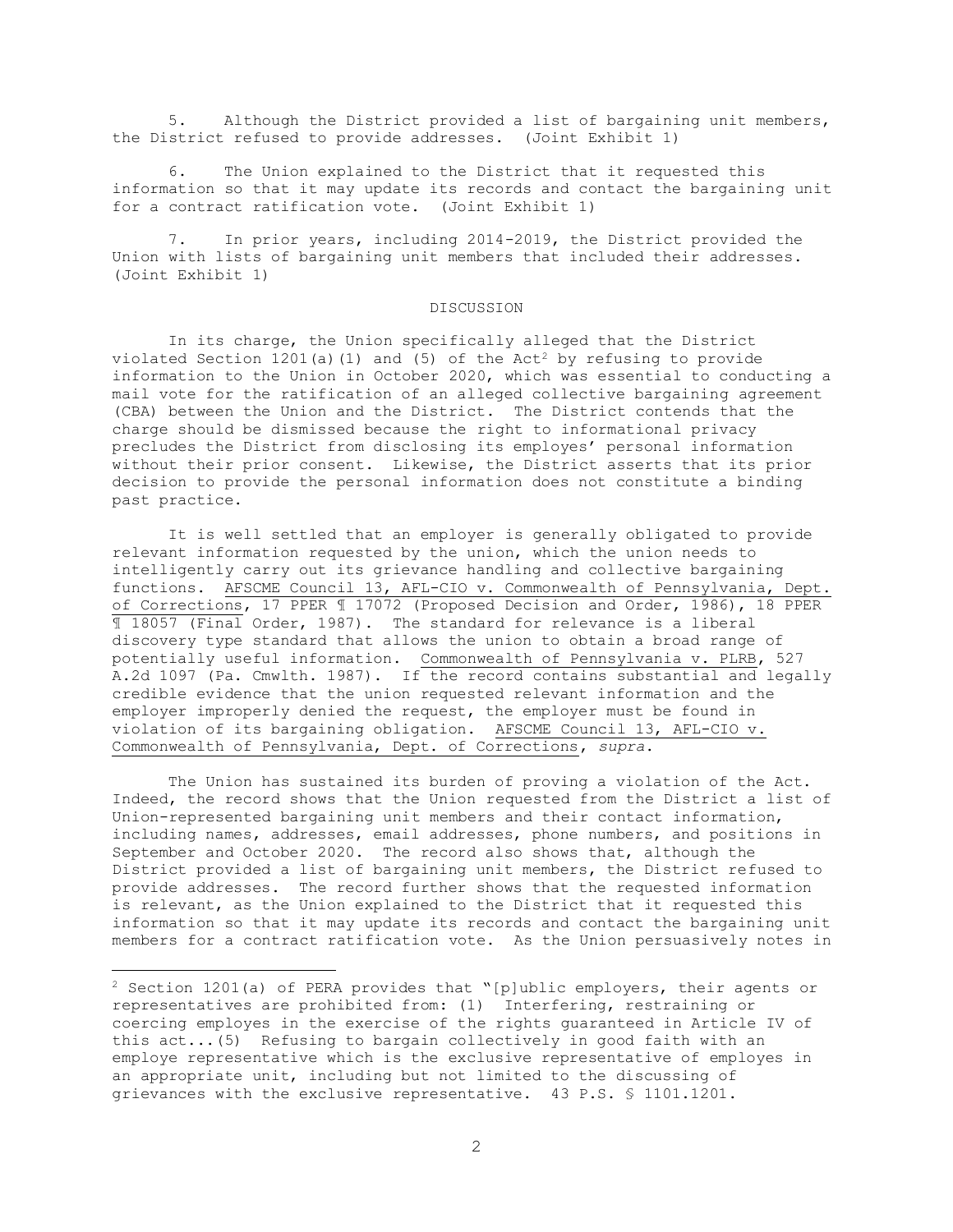its post-hearing brief, the National Board has held that addresses and phone numbers of bargaining unit employes are presumptively relevant for the purposes of collective bargaining and must be furnished upon request of the bargaining representative. River Oak Center for Children, Inc. and Social Services Union, Local 535 Service Employees International Union, 345 NLRB 1335 (2005). Indeed, it cannot be seriously disputed that the Union's ability to conduct a ratification vote for a tentative CBA is an essential collective bargaining function. That the Union chooses to do so by mail is an internal Union matter, which is of no consequence to the District, especially in light of the ongoing Covid-19 pandemic.3 As such, the District has committed unfair practices in violation of Section 1201(a)(1) and (5) of PERA.

Notably, the District does not even argue in its post-hearing brief that the requested information is irrelevant. Instead, the District relies on Pennsylvania State Education Association v. Commonwealth of Pennsylvania, 148 A.3d 142 (Pa. 2016), Markham v. Wolf, 190 A.3d 1175 (Pa. 2018), and City of Duquesne v. Teamsters Local Union No. 205, No. 567 C.D. 2020 (Pa. Cmwlth.  $2021$ , <sup>4</sup> for the proposition that there is a well-defined public policy in Pennsylvania against the unauthorized access to personally identifiable information, such as home addresses. However, the District's reliance on those decisions is misplaced, as they are clearly not controlling here. In PSEA, the Pennsylvania Supreme Court held that there is a constitutional right to privacy in one's home address in connection with requests filed pursuant to the Right-to-Know Law, 65 P.S. § 67.101 et. seq., which is readily distinguishable from the instant matter. In this case, the Union is the exclusive bargaining representative for a unit of security employes at the District, and not simply a member of the public requesting personal information about union members. In fact, the Union owes a duty of fair representation to its members and possesses the legal authority to enter agreements, which are binding on the individual employes. As a result, the District's disclosure of home addresses to the Union here stands in stark contrast to the unauthorized public disclosure pursuant to the Right-to-Know Law, of which the Pennsylvania Supreme Court expressly disapproved in PSEA, as well as the alleged unauthorized access to such information prevalent in City of Duquesne.<sup>5 6</sup> The standards and obligations for providing information under the Right-to-Know Law do not govern or apply to the obligations of the parties in a collective bargaining relationship under PERA. Accordingly, the

<sup>&</sup>lt;sup>3</sup> The District filed an amended post-hearing brief, which purports to cure the alleged defects, about which the Union complained in its Motion to Strike. However, while the District appears to have removed some references to matters outside the stipulated record in its amended post-hearing brief, the amended post-hearing brief still contains references to several alleged facts which are unsupported by the record, as well as exhibits which were not proposed or admitted into evidence. To this extent, the Union's objections to the District's post-hearing brief are well-taken, and although the brief has not been stricken, the unsupported facts and unadmitted exhibits have not been considered.

<sup>4</sup> City of Duquesne, *supra,* is an unpublished opinion from the Commonwealth Court.

<sup>5</sup> City of Duquesne, *supra*, involved the alleged unauthorized access to personal information of various individuals by a police secretary, who was a City employe at the time and who was discharged as a result thereof. <sup>6</sup> In Markham, the Pennsylvania Supreme Court remanded the matter to the Commonwealth Court for consideration of its prior holding in PSEA.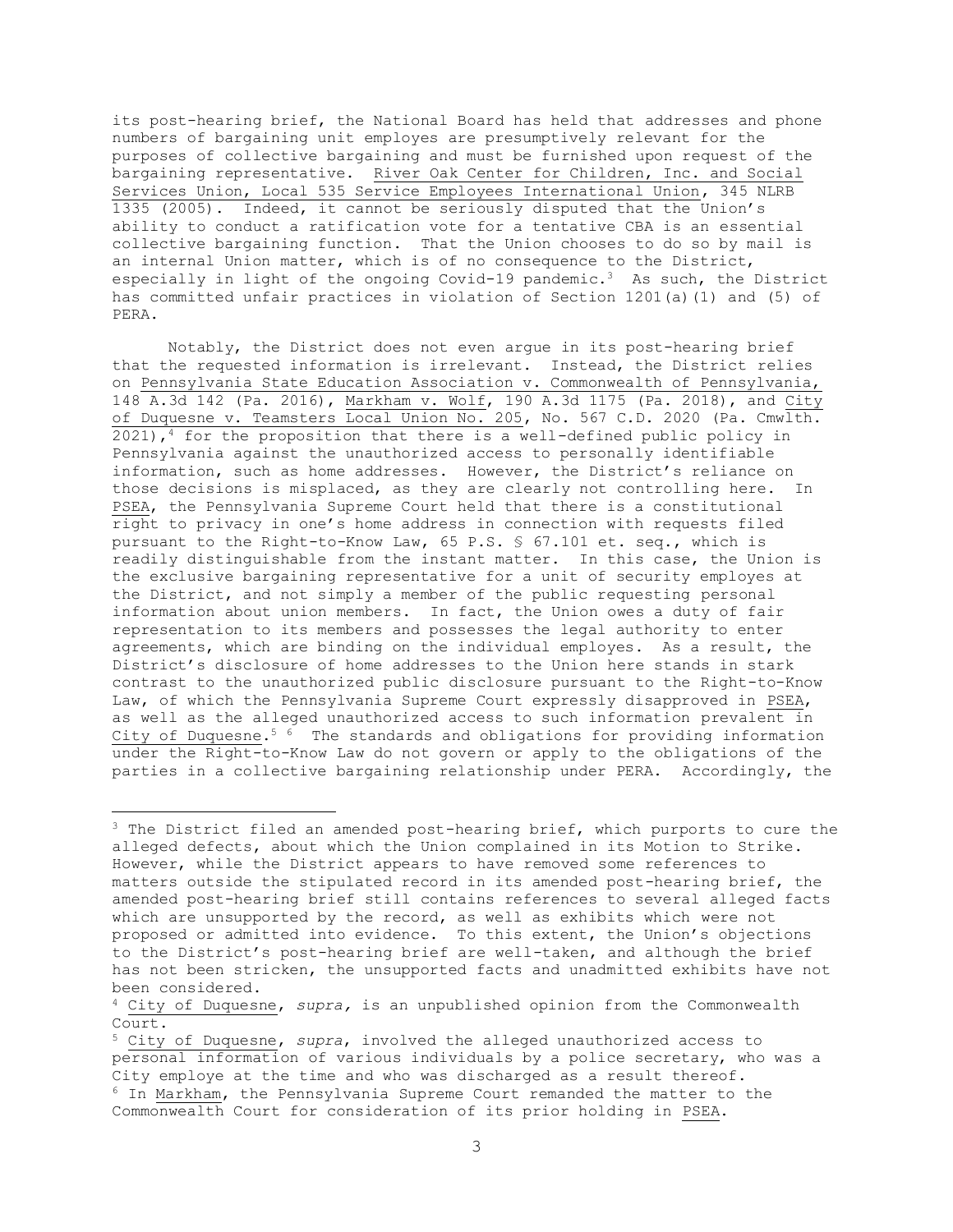District's argument is rejected, and the District will be directed to provide the Union with the requested information.

#### CONCLUSIONS

The Examiner, therefore, after due consideration of the foregoing and the record as a whole, concludes and finds as follows:

1. The District is a public employer within the meaning of Section 301(1) of PERA.

2. The Union is an employe organization within the meaning of Section 301(3) of PERA.

3. The Board has jurisdiction over the parties hereto.

4. The District has committed unfair practices in violation of Section 1201(a)(1) and (5) of PERA.

#### ORDER

In view of the foregoing and in order to effectuate the policies of the Act, the Examiner

## HEREBY ORDERS AND DIRECTS

That the District shall:

1. Cease and desist from interfering, restraining or coercing employes in the exercise of the rights guaranteed in Article IV of the Act.

2. Cease and desist from refusing to bargain collectively in good faith with the employe organization which is the exclusive representative of employes in the appropriate unit, including but not limited to discussing of grievances with the exclusive representative.

3. Take the following affirmative action which the examiner finds necessary to effectuate the policies of PERA:

 (a) Immediately provide the Union with the requested list of Unionrepresented bargaining unit members and their contact information, including names, addresses, email addresses, phone numbers, and positions;

 (b) Post a copy of this Decision and Order within five (5) days from the effective date hereof in a conspicuous place, readily accessible to its employes, and have the same remain so posted for a period of ten (10) consecutive days;

 (c) Furnish to the Board within twenty (20) days of the date hereof satisfactory evidence of compliance with this Decision and Order by completion and filing of the attached Affidavit of Compliance; and

 (d) Serve a copy of the attached Affidavit of Compliance upon the Union.

4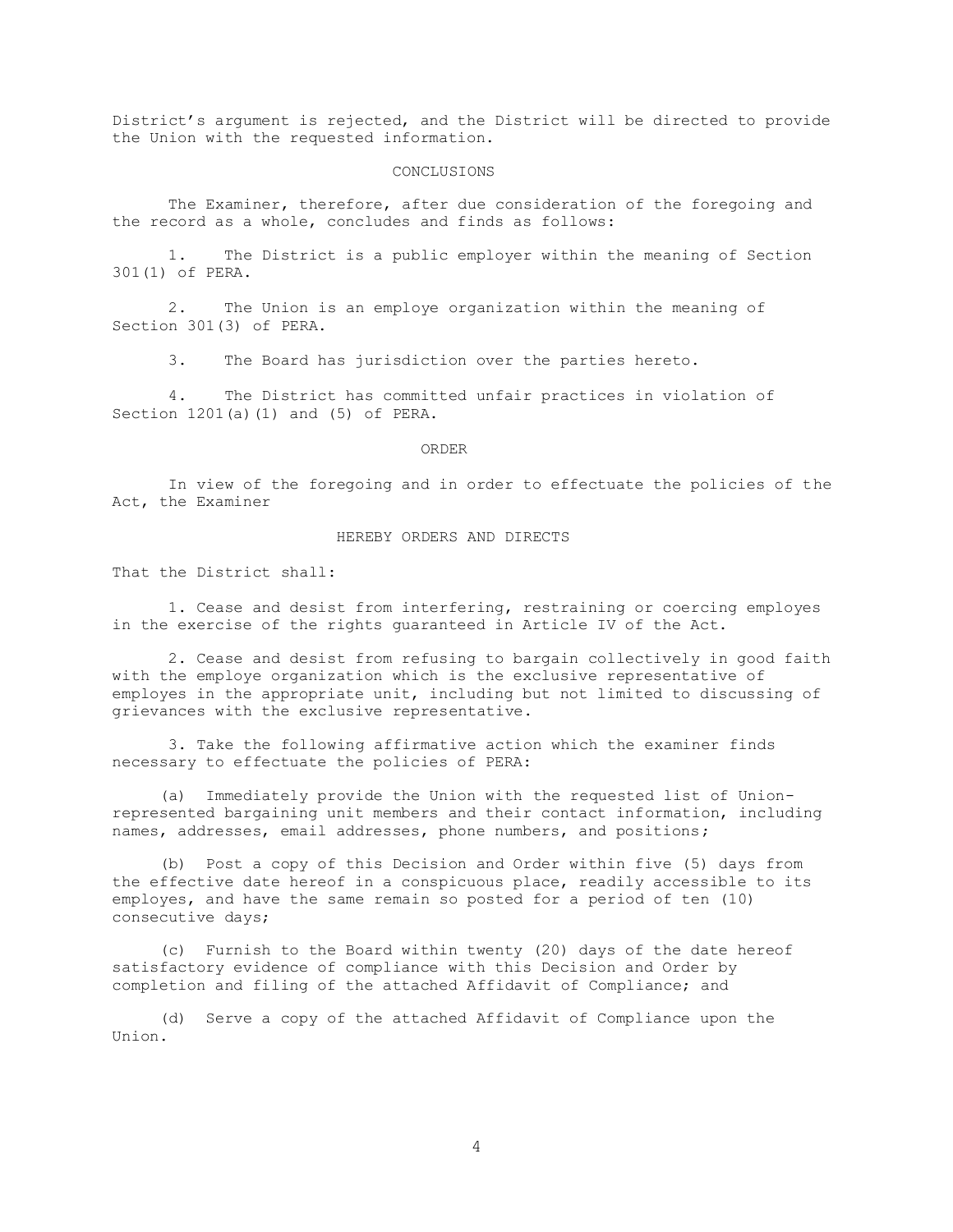# IT IS HEREBY FURTHER ORDERED AND DIRECTED

that in the absence of any exceptions filed pursuant to 34 Pa. Code § 95.98(a) within twenty (20) days of the date hereof, this decision and order shall become and be absolute and final.

SIGNED, DATED AND MAILED from Harrisburg, Pennsylvania this 24th day of June, 2021.

PENNSYLVANIA LABOR RELATIONS BOARD

/s/ John Pozniak\_\_\_\_\_\_\_\_\_\_\_\_ John Pozniak, Hearing Examiner